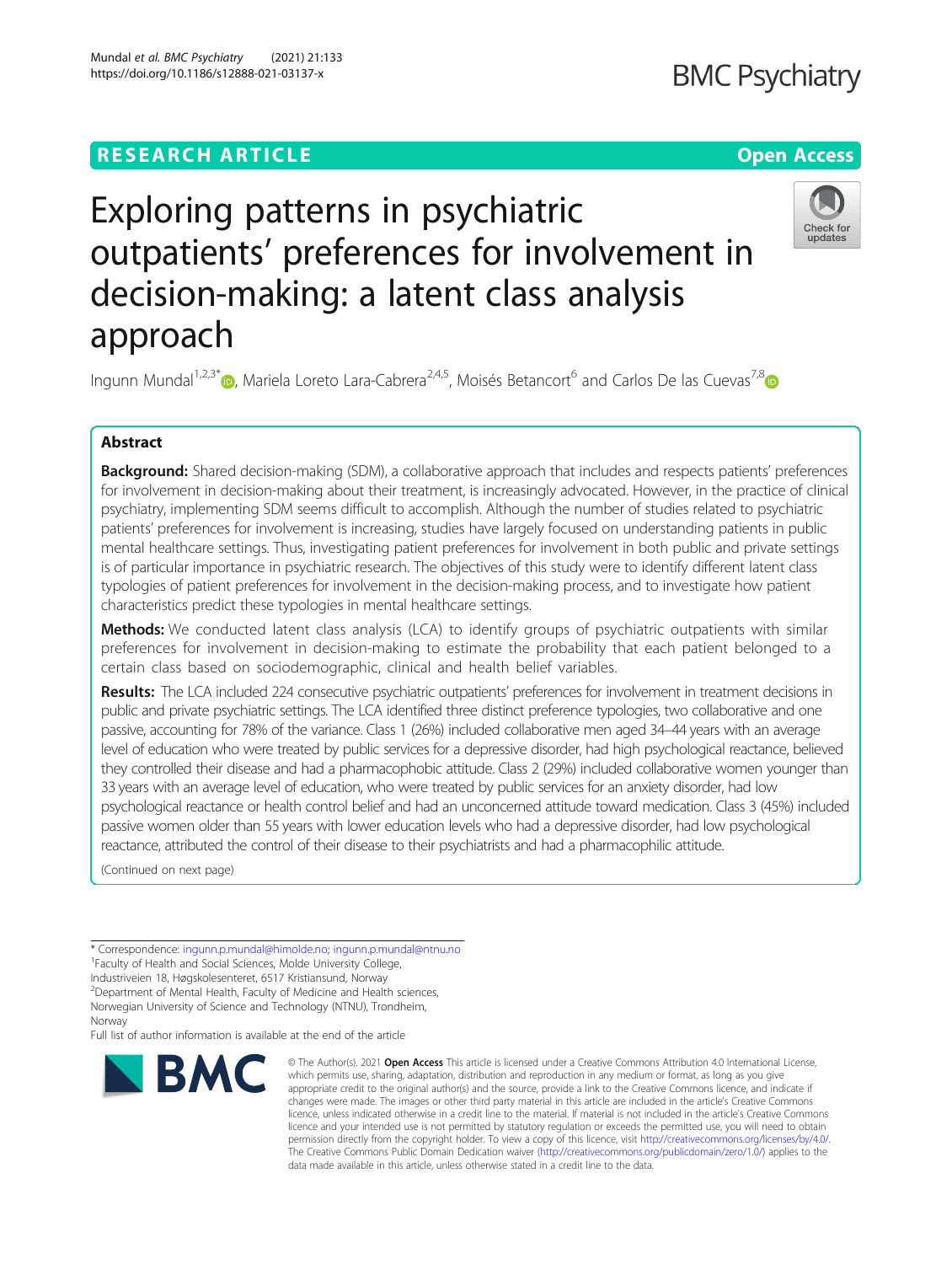# (Continued from previous page)

Conclusions: Our findings highlight how psychiatric patients vary in pattern of preferences for treatment involvement regarding demographic variables and health status, providing insight into understanding the pattern of preferences and comprising a significant advance in mental healthcare research.

Keywords: Community mental health services, Latent class analysis, Mental disorders, Preferences, Private mental health service, Psychiatry, Shared decision-making

# Background

Shared decision-making (SDM) is a collaborative, patientcentred approach in which clinicians and patients share the best available evidence when faced with the task of making decisions and in which patients are supported in considering options to achieve informed preferences [[1](#page-10-0)]. Shared decision-making is an emerging area of interest in psychiatry. The scientific literature of the last decade has produced a remarkable proliferation of publications presenting rationales for SDM in mental healthcare, but the evidence for SDM's impact on clinical and patientreported outcomes and care experiences is currently limited [[2](#page-10-0)–[4](#page-10-0)]. The involvement of psychiatric patients in SDM complies with the ethical principle of autonomy (the legal requirement of informed consent) and is associated with greater patient satisfaction; nonetheless, changes in practice are still governed by factors such as cost, profit margin, quality and efficiency [[5\]](#page-10-0). Moreover, patients' involvement in treatment might be considered disruptive since it demands a considerable shift in the power and control of interactions between clinicians and patients through collaborative decision-making and implies a change in the way clinical psychiatry is practiced [[6\]](#page-10-0). Involvement may also depend on potential barriers to SDM in psychiatric care, such as patients' decision- making capacity or therapeutic style and setting [\[7\]](#page-10-0).

The practice of psychiatry is characterised by many clinical situations in which there are multiple reasonable possibilities for intervention and no evidence of the supremacy of one approach over another. There is more than one appropriate response for each mental health problem, and decisions are considered 'preference-sensitive' because patients may have more than a 'single' best choice [[8,](#page-10-0) [9\]](#page-10-0). For example, the Spanish healthcare system is based on the principles of universality, free access, equity and fairness of financing, and it is mainly funded by taxes [[10](#page-10-0)]. Patients who require mental health treatment typically receive care through family medicine doctors, while those with serious or ongoing illnesses are referred for specialist treatment provided at community mental health centres. They may also access private treatment not covered by state health insurance, and patients need private coverage if they want to avoid paying the full costs of mental health services. Many psychiatrists working in the public sector also provide private consultations. Environmental, contextual and mental health expectations in psychiatric patients as well as waiting times and frequency of follow-up consultations may differ between the public and private sectors.

Patients' perceptions of care quality are essential indicators reflecting patients' perceptions of standards in healthcare, and these perceptions also clarify how patients define quality [[11\]](#page-10-0). Although the research literature considers SDM to be a best practice in mental healthcare [\[12](#page-10-0)] that patients value [\[2\]](#page-10-0), more research is needed regarding psychiatric patients' preferences for and experiences of SDM. Thus far, little is known about the psychological factors conditioning patients' preferences regarding SDM. Understanding psychiatric patients' preferences for involvement in decision-making for treatment is relevant to improving their self-determination and empowerment and to further developing psychiatric services [[5](#page-10-0)]. Moreover, this insight would support patients in making informed healthcare decisions that are consistent with their needs, values and preferences and that consider the potential benefit and risk trade-offs of different options [\[8\]](#page-10-0). Despite the increased attention to this topic, available empirical evidence base regarding involvement in treatment-related decisions is inconclusive [\[13](#page-10-0)]. Although SDM is recommended in mental health systems, available evidence suggests that SDM in mental healthcare is particularly challenging and is not yet widely implemented [\[13](#page-10-0)]. Clinicians may find SDM difficult to achieve, and most healthcare systems do not view this approach as the standard of care. Thus, patient preferences should be a particularly important consideration in the healthcare decision-making process.

In terms of psychiatric patients' beliefs about and perceived control within the context of health, their ability to positively influence their own health is among the more reliable determinants of health behaviour and health outcomes [[14\]](#page-10-0). Such determinants are in accordance with the health belief model used to explain and predict health-related behaviours [\[15,](#page-10-0) [16\]](#page-10-0). They may also be related to attitudes toward psychiatric medications [[14\]](#page-10-0), health locus of control (the beliefs patients have about who or what is the agent that determines the state of their health) [[17](#page-10-0)] and psychological reactance (the emotional reaction against rules or regulations that threaten or suppress certain freedoms of behaviour) [[18\]](#page-10-0). These psychological variables may be relevant covariates in understanding psychiatric patients'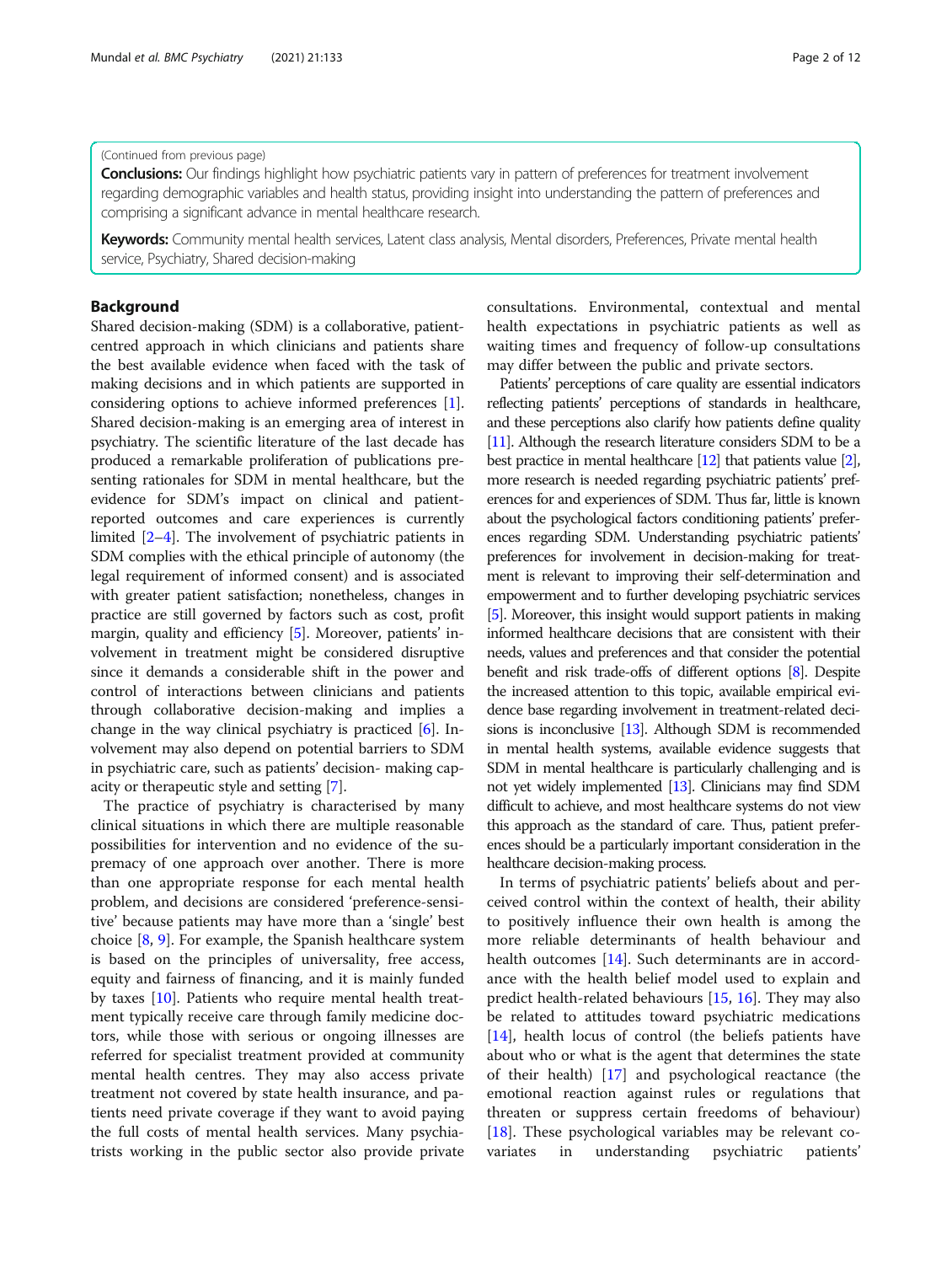preferences for involvement in decision-making–covariates that have not been sufficiently elaborated and thus have not been investigated [[19](#page-10-0)].

Therefore, the objectives of this study to are to identify different latent class typologies of patient preferences for involvement in decision-making and to investigate how patient characteristics predict which of these classes they belong to in both mental healthcare settings.

# Methods

# Sample

From November 2019 to January 2020, we invited 300 consecutive psychiatric outpatients treated in two outpatient healthcare departments – one public, belonging to the Canary Islands Health Service, and the other private – to participate anonymously in the study. Patients at both sites were offered the same types of mental health treatment options on an outpatient basis, which included individual psychotherapy, group therapy, medication and medical supervision. However, the private and public psychiatric practice differ in that private practice is characterised by shorter waiting times, greater continuity and lasting therapies, the possibility to choose the therapy and therapist and more privacy. While public healthcare is free of charge for the patient, the patient must pay for the cost of treatment and care in a private practice.

The second author fully explained the study to each participant in the waiting room before the participant's consultation. Patients were eligible for inclusion if they were 18 years or older, receiving psychiatric treatment, were able to read and write in Spanish and were able to provide written informed consent. Patients younger than 18, illiterate patients and those seriously cognitively impaired were excluded. All participants signed an informed consent form. Each participant then filled out a brief sociodemographic survey and the remaining questionnaires. Because of the anonymous design of this study, we did not gather information on those who chose not to participate.

# Measures

# Patients' preferences regarding involvement in decisionmaking

The psychiatric outpatients' preferences related to involvement in decision-making on their treatment were measured using the Spanish-language validated version of the Control Preferences Scale (CPS) [\[20,](#page-10-0) [21\]](#page-10-0). This is the most frequently used instrument for assessing patient preferences related to being involved in decisions about their health [[22](#page-10-0)], and it has shown a moderate level of internal consistency (Cronbach's  $\alpha = 0.72$ ) [\[20\]](#page-10-0). In this study, we used the card-sorting version of the CPS, which is a selfadministered version of the scale consisting of five illustrated vignettes representing different roles in decisionmaking, with a short descriptive statement under each illustration [[23](#page-10-0)]. The patient reports the two most preferred roles, resulting in six possible scores: active–active, active–collaborative, collaborative–active, collaborative– passive, passive–collaborative and passive–passive. These scores are grouped as active (active–active or active–collaborative), collaborative (collaborative–active or collaborative–passive) or passive (passive–collaborative or passive–passive).

# Patients' health beliefs questionnaire on psychiatric treatment (PHBQ)

Psychiatric patients' health beliefs were assessed using the Patient's Health Belief Questionnaire on Psychiatric Treatment (PHBQ) [\[14\]](#page-10-0), a 17-item selfreported health beliefs scale that integrates three concepts of attitudes toward psychiatric medication, locus of health control and psychological reactance and which predicts patient adherence to prescribed medications. The questionnaire includes five meaningful subscales: a) internal health locus of control, which is the belief that one's own behaviours affect one's mental health status; b) doctor health locus of control, which is the belief that doctors determine the outcomes of a patient's mental health; c) psychological reactance, which is the patient's motivation to regain a freedom after it has been lost or threatened, leading patients to resist the influence of mental health professionals; d) positive aspects of medication, which describes positive attitudes toward psychiatric medications; and e) negative aspects of medication, which describes negative attitudes toward prescribed psychotropic. The internal health locus, doctor health locus, psychological reactance and negative aspects of medication subscales each include three items, whereas the positive aspects of medication subscale comprises five items, thus totalling 17 items on the questionnaire.

Patients were asked to use a 6-point Likert scale from 1 (totally disagree), to 6 (totally agree) to rate the extent to which they agree or disagree with each statement. Higher scores on each subscale indicate a stronger belief. Participants in the study were classified according to their scores on each subscale and categorised based on the 33rd and 66th percentiles into three categories: high, medium and low.

A recent study of the preliminary potential of the PBHQ found Cronbach's α coefficients were 0.67 for the internal health locus of control subscale; 0.65 for the doctor health locus of control subscale, 0.67 for the psychological reactance subscale, 0.70 for the positive aspects of medications subscale and 0.68 the negative aspects of medications subscale [[14\]](#page-10-0).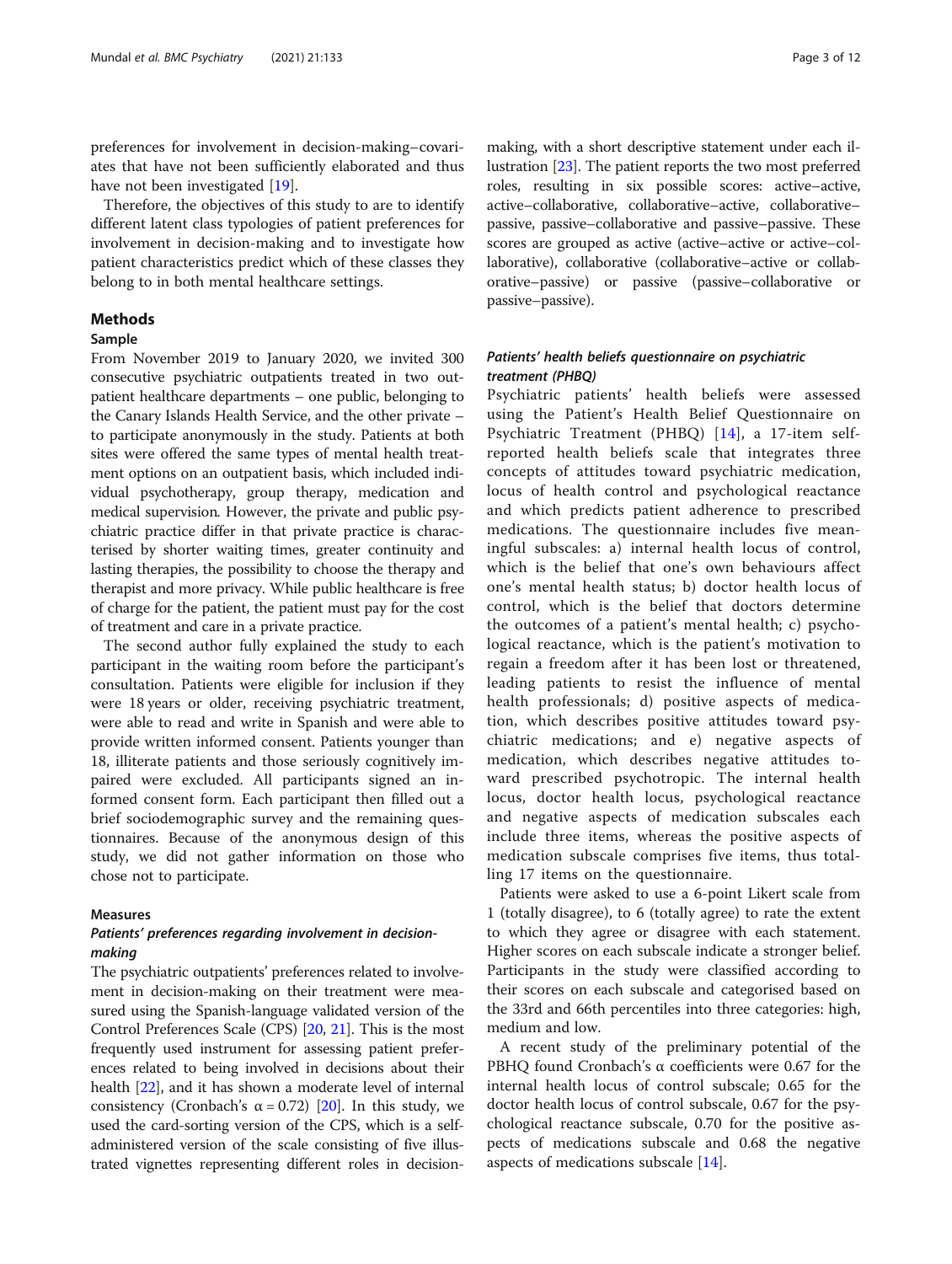# Data analysis

Statistical analyses were performed using the software program IBM SPSS Statistics version 25 [[24\]](#page-10-0). Fulfilment of assumptions of normality and homogeneity were tested prior to the application of analyses. The Mann– Whitney U test was performed to analyse differences between two independent groups when the dependent variable was either ordinal or continuous but not normally distributed. Differences between groups in categorical variables were analysed using a chi-square test when the cell sizes were large and using Fisher's exact test for small samples. Multivariate analyses were carried out for those variables that in the univariate analyses showed a significant relationship to both the preferences for and experiences of the decision-making process. Logistic regression analyses were performed to identify factors associated with preferences for involvement in decision-making and experiences. For univariate analyses and correlations, Pearson's correlation coefficients and analysis of variance were used.

To explore preference heterogeneity, we conducted latent class analyses (LCAs) using the poLCA package in R. Latent class analysis is an emerging technique used in stated-preference studies to segment people by preferences instead of observed characteristics, and is based on peoples' scoring patterns across variables rather than being driven by associations with an outcome [\[25](#page-10-0), [26](#page-10-0)]. Segmentation is an alternative to stratification, and respondents are classified into groups or clusters based on the patterns of choices or preferences [\[27\]](#page-10-0). An LCA was carried out to identify latent classes of psychiatric outpatients with distinct patterns of involvement preferences in decision-making with similar preferences of involvement in decision-making, estimating the probability that each patient belongs to a given class based on sociodemographic, clinical and health belief variables. This LCA was explicitly designed to identify different 'classes' of patients and to examine the unique characteristics of each class, with members within a class being relatively similar and those across classes being relatively dissimilar regarding preferences for involvement in decisionmaking. We established three latent classes a priori according to levels of the theoretical output variable 'preferred involvement' in decision-making. Five unconditional models with from one to five latent classes were tested. The search algorithm produced 20 models for each class and up to 3000 iterations to obtain maximum likelihood. The models were evaluated based on the adjustment criteria of the minor Bayesian information criterion (BIC), the adjusted BIC, the adjusted Aikake information criteria (AIC), and the Lo-Mendell-Rubin adjusted likelihood ratio tests to assess adequate separation of classes. Entropy indicated the accuracy of classification with a larger value.

The nature of LCA is to search for profiles (latent classes) that are related to a set of multivariate variables of an exclusive (categorical), discrete nature. In our LCA, we included all the variables measured in patients, including the site variable, in order to elaborate possible decision-making profiles from the combinations of responses to these variables.

# Results

A response rate of 74.6% resulted in a sample of 224 psychiatric outpatients (159 from public psychiatry facilities and 72 from private practices) with no missing items, which demonstrated the acceptability of the selfreported data.

Table [1](#page-4-0) provides a descriptive analysis comparing sociodemographic and clinical variables from psychiatric outpatients from public and private settings as well as their preferred roles in decision-making and their health beliefs. Chi-squared tests were used to compare prevalence, and a nonparametric Mann–Whitney U test compared continuous variables. Most patients in the study were female  $(62.1\%)$ , and the mean age was  $44.4 \pm 15.1$ years. As for participants' education level, 24.6% had completed primary education, 46% had completed secondary education, and 29.5% had a university degree. Diagnoses were available for 90% of patients, with depressive disorder the most prevalent diagnosis (39.8%), followed by anxiety disorders (39.3%), schizophrenia (11.9%) and bipolar disorders (5%). According to the CPS results, almost one half of patients (107, 48.9%) preferred a collaborative role in decision-making wherein the doctor and patient share responsibility for deciding which treatment is best, while 92 (42%) preferred a passive role and only 20 (9.1%) an active role.

Private practice psychiatric outpatients were significantly older than patients in public practice (public =  $41.2 \pm 13.9$ years, private =  $51.3 \pm 15.1$ , F = 24.378,  $p < .001$ ). Patients in private practice reported higher educational levels  $(X^2 =$ 11.208,  $p = .004$ ), preferred a significantly more passive role in decision-making regarding their treatment  $(X^2 = 20.291,$  $p = .001$ ) and registered higher scores on the doctor health locus of control subscale (public =  $14.1 \pm 3.8$ , private =  $15.6 \pm$ 3.1, F = 9.063,  $p = .003$ ), meaning higher attribution of their mental health as dependent upon the actions of their psychiatrist. Moreover, these patients also had higher scores on the positive aspects of psychiatric medication (public = 19.0  $\pm$  6.2, private = 22.8  $\pm$  5.7, F = 18.410,  $p$  < .001), indicating a more positive attitude toward medication among patients in private psychiatric practices than among those in public practices.

A group of analyses were carried out to determine if preference groups or health beliefs groups differed in terms of sociodemographic or clinical variables (data shown in Tables [2](#page-4-0), [3](#page-5-0) and [4\)](#page-5-0). In a univariate analysis of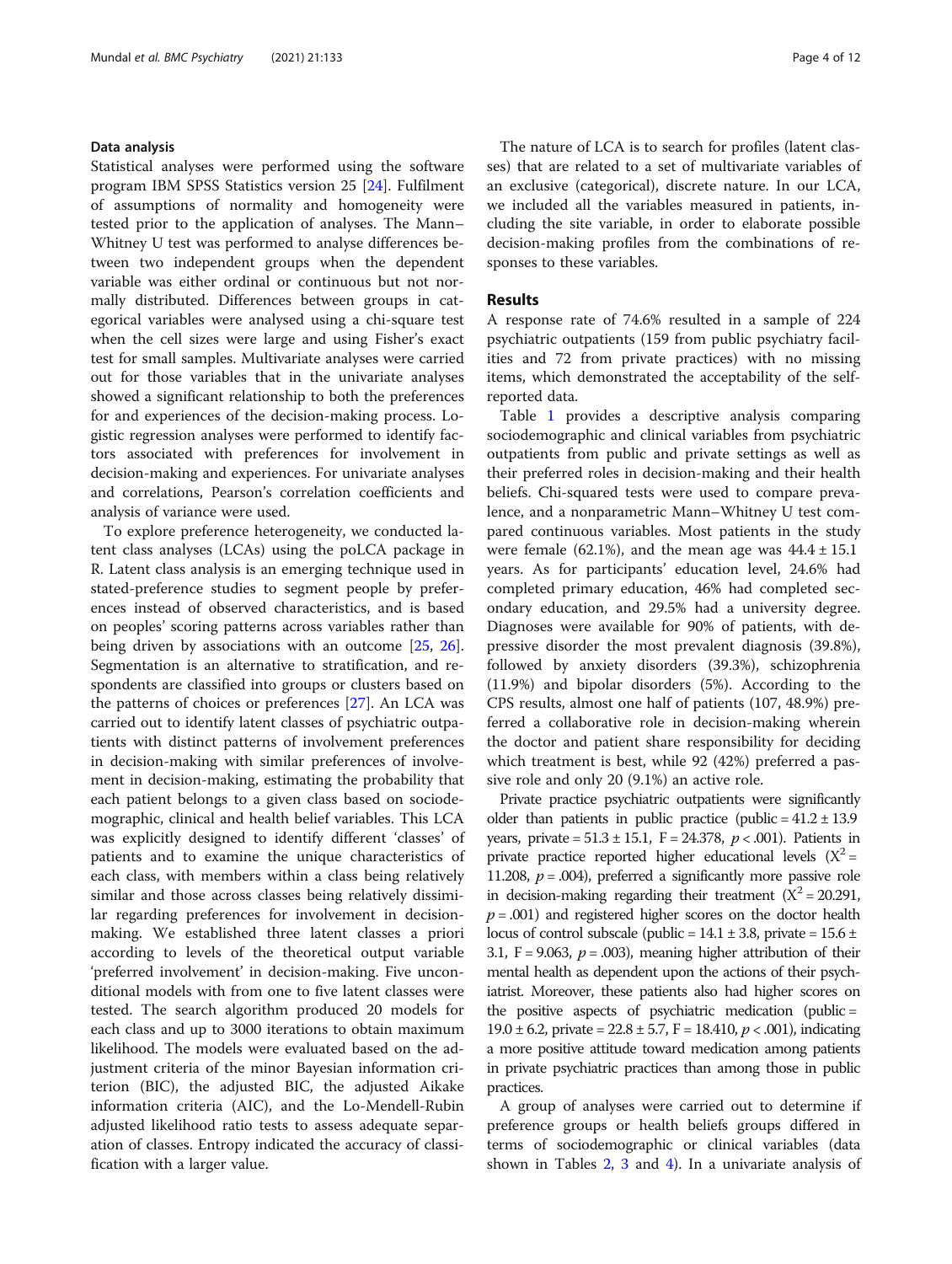|                                                         | Global      | <b>Public</b> | Private    | P value             |
|---------------------------------------------------------|-------------|---------------|------------|---------------------|
| Women, n (%)                                            | 139 (62.1)  | 94 (61.8)     | 45 (62.5)  | .523 <sup>a</sup>   |
| Mean age (SD)                                           | 44,4 (15.1) | 41,2 (13.9)   | 51,3(15.1) | < 0.01 <sup>b</sup> |
| Education level, n (%)                                  |             |               |            |                     |
| Primary studies                                         | 55 (24.6)   | 37 (24.3)     | 18 (25.0)  | .004 <sup>a</sup>   |
| Secondary studies                                       | 103 (46.0)  | 80 (52.6)     | 23 (31.9)  |                     |
| University degree                                       | 66 (29.5)   | 35 (23.0)     | 31(43.1)   |                     |
| Time as psychiatric patient (moths), mean (SD)          | 77,9 (106)  | 73.3 (104)    | 89.8 (110) | .340 <sup>b</sup>   |
| Number of psychiatric drugs used, mean (SD)             | 1.7(1.3)    | 1.88(1.4)     | 1.85(.9)   | .855 <sup>b</sup>   |
| Diagnosis, n (%)                                        |             |               |            |                     |
| Schizophrenia                                           | 24 (11.9)   | 18 (14.0)     | 6(8.3)     | .546 <sup>a</sup>   |
| Bipolar disorder                                        | 10(5.0)     | 6(4.7)        | 4(5.6)     |                     |
| Depressive disorder                                     | 80 (39.8)   | 53 (41.1)     | 27 (37.5)  |                     |
| Anxiety disorder                                        | 78 (39.3)   | 46 (35.7)     | 33 (45.8)  |                     |
| Personality disorder                                    | 8(4.0)      | 6(4.7)        | 2(2.8)     |                     |
| Preferences of Involvement in SDM, according CPS, n (%) |             |               |            |                     |
| Active                                                  | 20(9.1)     | 18(12.1)      | 2(2.9)     | < 0.01 <sup>a</sup> |
| Active-Active                                           | 5(2.3)      | 4(2.7)        | 1(1.4)     |                     |
| Active-Collaborative                                    | 15(6.8)     | 14(9.4)       | 1(1.4)     |                     |
| Collaborative                                           | 107 (48.9)  | 81 (54.4)     | 26(37.1)   |                     |
| Collaborative-Active                                    | 21(9.6)     | 13(8.7)       | 8(11.4)    |                     |
| Collaborative-Passive                                   | 86 (39.3)   | 68 (45.6)     | 18(25.7)   |                     |
| Passive                                                 | 92 (42.0)   | 50 (33.6)     | 42 (60.0)  |                     |
| Passive-Collaborative                                   | 64 (29.2)   | 38 (25.5)     | 26 (37.1)  |                     |
| Passive-Passive                                         | 28 (12.8)   | 12(8.1)       | 16 (22.9)  |                     |
| Health Beliefs Questionnaire Dimensions, mean (SD)      |             |               |            |                     |
| Internal health locus of control                        | 13.0(4.0)   | 12.7(4.0)     | 13.6(3.9)  | $.119^{b}$          |
| Doctors health locus of control                         | 14.6(3.7)   | 14.1(3.8)     | 15.6(3.1)  | $003^{\rm b}$       |
| Psychological reactance                                 | 10.3(3.7)   | 10.5(3.8)     | 9.9(3.6)   | .280 <sup>b</sup>   |
| Positive aspects of medications                         | 20.2(6.3)   | 19.0 (6.2)    | 22.8(5.7)  | $<0.01b$            |
| Negative aspects of medications                         | 9.5(4.3)    | 9.4(4.4)      | 9.6(4.2)   | $.642^{b}$          |

<span id="page-4-0"></span>Table 1 Sociodemographic and clinical profiles of the samples studied ( $n = 224$ ; 159 public psychiatry patients and 72 private psychiatry patients)

<sup>a</sup> Chi-square <sup>b</sup> Mann–Whitney U

Abbreviations: n number of patients, SD standard deviation, SDM Shared Decision-Making, CPS Control Preferences Scale, Sig significance

Table 2 Univariate association between the Patients' preference of involvement, age and education

| <b>Variables</b>               | Preference group | Mean           | SD    | F           | P-value     |
|--------------------------------|------------------|----------------|-------|-------------|-------------|
| Age (years)                    | Active           | 36.5           | ±17.8 | $F = 7.521$ | $p = 0.001$ |
|                                | Collaborative    | 42.4           | ±14.6 |             |             |
|                                | Passive          | 48.6           | ±14.4 |             |             |
| Education                      |                  | $X^2 = 22.798$ |       |             | p < .001    |
| Positive aspects of medication |                  |                |       | $F = 4.599$ | $p = 0.01$  |
|                                | Active           | 17.2           | ± 6.4 |             |             |
|                                | Collaborative    | 19.6           | ± 6.1 |             |             |
|                                | Passive          | 21.4           | ± 6.3 |             |             |

Note: SD Standard Deviation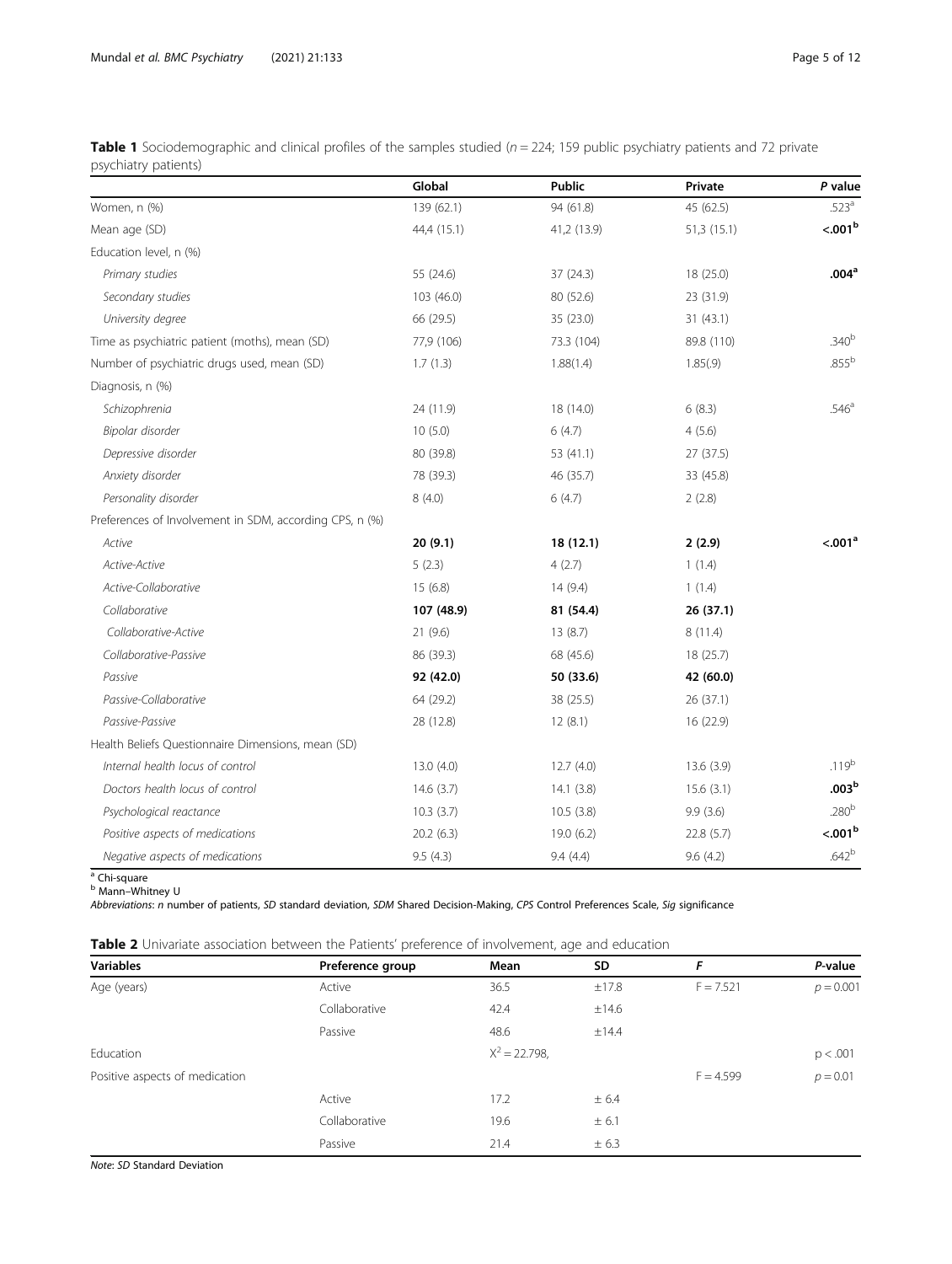<span id="page-5-0"></span>patients' preferences of involvement in decision-making, age showed statistical significance (active =  $36.5 \pm 17.8$ , collaborative =  $42.4 \pm 14.6$ , passive =  $48.6 \pm 14.3$ , F =  $7.521$ ,  $p = .001$ ), with older patients preferring more passive roles. The chi-squared analysis indicated level of education was statistically significant ( $X^2 = 22.798$ ,  $p < .001$ ) in patients' preferences of involvement. Patients with lower education levels mostly preferred a passive role (65.4%), whereas there was a general tendency toward a more collaborative preference as education level increased. A univariate analysis of health belief dimensions found that only internal health locus of control varied significantly according to patients' gender (male  $13.9 \pm 3.7$  vs. female  $12.4 \pm 4.0$ , F = 8.001,  $p = .005$ ). Age was significantly correlated with doctor health locus of control (Pearson = .246,  $p < .000$ ), psychological reactance (Pearson = −.182, p = .005) and positive aspects of medication (Pearson = .328,  $p < .000$ ). Patients' diagnoses showed significant differences in doctor health locus of control (schizophrenia  $15.6 \pm 2.4$ , bipolar disorder  $15.6 \pm 3.1$ , depressive disorder  $15.2 \pm 3.5$ , anxiety disorder  $13.8 \pm 4.2$ , personality disorder,  $12.1 \pm 4.5$ ,  $F = 3.020$ ,  $p = .019$ ) and positive aspects of medication (schizophrenia  $23.0 \pm 6.7$ , bipolar disorder  $25.5 \pm 2.6$ , depressive disorder  $21.0 \pm 5.7$ , anxiety disorder  $18.8 \pm 6.4$ , personality disorder,  $18.4 \pm 4.2$ ,  $F = 4.754$ ,  $p = .001$ ). Finally, only positive aspects of medication registered significant differences in relation to the preferred role of involvement (active  $17.2 \pm 6.4$ , collaborative  $19.6 \pm 6.1$ , passive  $21.4 \pm 1.6$ 6.3,  $F = 4.599$ ,  $p = .01$ ), with passive patients registering the highest scores in this dimension.

The values of the fit indicators for comparing models in the LCA are reported in Table [5](#page-6-0). The smallest of the three aforementioned fit indicators and the higher entropy supported the superiority of a three-class model over the alternatives. This best fit model included 192 participants, 74 estimated parameters and 118 degrees of freedom and obtained reasonable adjustment indices and an adequate entropy level close to 1, which explained 78% of the frequency variability in the categories of the variables of interest.

Results of the LCA indicated that three latent classes provided the best fit for the data. Table [6](#page-7-0) shows the conditional probabilities of each category for the variables of Table 4 Univariate association between the PHBQ and diagnoses

|                                | Mean | SD     | F           | P-value     |
|--------------------------------|------|--------|-------------|-------------|
| Doctor health locus of control |      |        | $F = 3.020$ | $p = 0.019$ |
| Schizophrenia                  | 15.6 | ± 2.4  |             |             |
| Bipolar disorder               | 15.6 | $+3.1$ |             |             |
| Depressive disorder            | 15.2 | ± 3.5  |             |             |
| Anxiety disorder               | 13.8 | ± 4.2  |             |             |
| Personality disorder           | 12.1 | ±4.5   |             |             |
| Positive aspects of medication |      |        | $F = 4.754$ | $p = 0.001$ |
| Schizophrenia                  | 23.0 | $+6.7$ |             |             |
| Bipolar disorder               | 25.5 | $+2.6$ |             |             |
| Depressive disorder            | 21.7 | $+5.7$ |             |             |
| Anxiety disorder               | 18.8 | $+6.4$ |             |             |
| Personality disorder           | 18.4 | ± 4.2  |             |             |

Note: SD Standard Deviation, PHBQ Patient's Health Belief Questionnaire on Psychiatric Treatment

interest in the three classes. The LCA generated three different psychiatric patient profiles of preferences for involvement in decision-making – two collaborative and one passive – based on the conditional probabilities of co-occurrence of the categories in the variables of interest. The analysis initially showed that the highest probability (45%) of class membership in our sample was for class 3, with a passive preference of involvement. This profile included women older than 55 (56%) with a primary level education (41%) and depressive disorders (38%). It also described low psychological reactance (41%) and a greater external health locus of control characterised by high doctor health locus of control (48%) and an average internal health locus of control (37%). It also reported greater trust in psychotropics, as defined by a high assessment of positive aspects of psychiatric medication (59%) and an average consideration of their negative aspects (37%), indicating a pharmacophilic tendency.

The second highest probability (29%) of class membership was for class 2. This profile described collaborative women younger than 33 (76%) who were cared for in a public setting for an anxiety disorder (55%) and had low psychological

**Table 3** Univariate association between the PHBQ and Gender and Age

| Item                                          | Mean | SD.                             | <b>ANOVA results/correlations</b> |       |  |
|-----------------------------------------------|------|---------------------------------|-----------------------------------|-------|--|
| <sup>G</sup> Internal health locus of control |      |                                 | $F = 8.001$                       | 0.005 |  |
| Male                                          | 13.9 | ± 3.7                           |                                   |       |  |
| Female                                        | 12.4 | ± 4.0                           |                                   |       |  |
| <sup>A</sup> Doctor health locus of control   |      |                                 | Pearson = .246, $p < .001$        |       |  |
| <sup>A</sup> Psychological reactance          |      | Pearson = $-.182$ , $p = 0.005$ |                                   |       |  |
| <sup>A</sup> Positive aspects of medication   |      |                                 | Pearson = .328, $p < .001$        |       |  |

Note: *SD* Standard Deviation. <sup>G</sup>Gender, <sup>A</sup>Age; PHBQ: Patient's Health Belief Questionnaire on Psychiatric Treatment<br>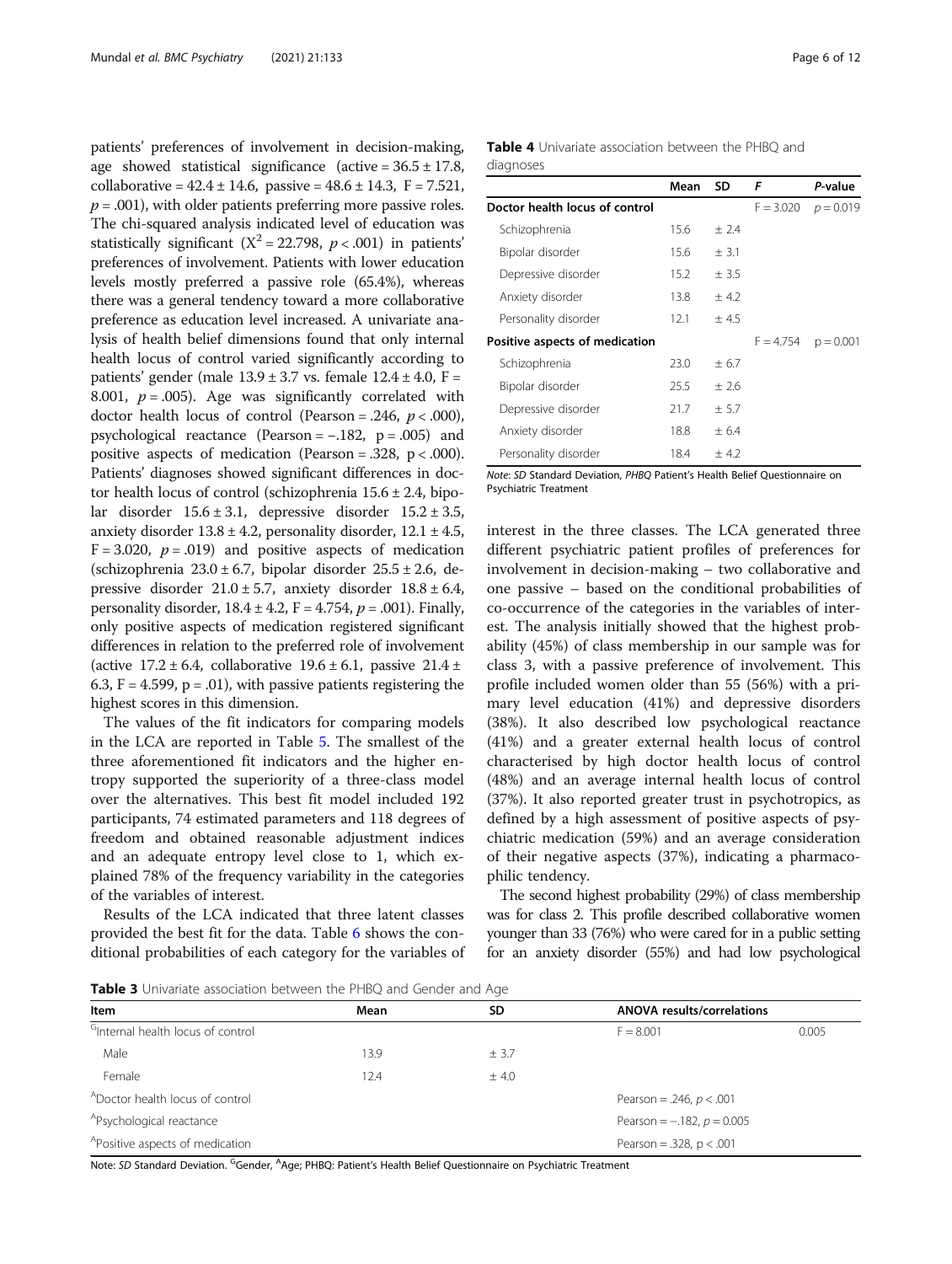| Model   | log-<br>likelihood | Residual degree of freedom (df) | <b>BIC</b> | aBIC    | aAIC    | Likelihood-ratio | <b>Entropy</b>    |
|---------|--------------------|---------------------------------|------------|---------|---------|------------------|-------------------|
| Model 1 |                    | 168                             | 4503.24    | 4427.22 | 4527.24 | 2360.96          | $\qquad \qquad -$ |
| Model 2 |                    | 143                             | 4506.82    | 4351.60 | 4555.82 | 2233.10          | 0.710             |
| Model 3 |                    | 118                             | 4553.51    | 4319.10 | 4627.51 | 2148.35          | 0.780             |
| Model 4 | $-2.051.348$       | 93                              | 4623.19    | 4309.59 | 4722.19 | 2.086.59         | 0.843             |
| Model 5 | $-2.024.382$       | 68                              | 4700.69    | 4307.90 | 4824.69 | 2.032.66         | 0.854             |

<span id="page-6-0"></span>Table 5 Values of the fit indicators for model comparisons in latent class analysis

BIC Bayesian information criterion, aBIC Adjusted Bayesian information criterion, aAIC Adjusted Aikakes' information criteria; Likelihood ratio: Lo-Mendell-Rubin adjusted likelihood ratio tests

reactance (45%), low internal health locus of control (58%) and low doctor health locus of control (79%).

The last class, class 1, was identified with a 26% probability of class membership for class 1 and generated a profile of collaborative men (55%) aged 34 to 44 years (34%) who were cared for in a public setting for a depressive disorder (46%) and had high psychological reactance (59%), medium internal health locus of control (50%) and a high negative attitude towards medication (56%) that combined with a medium positive attitude towards medication (59%), representing a tendency for pharmacophobia. A conditional probability plot for the latent classes is shown in Fig. [1.](#page-8-0)

### **Discussion**

To our knowledge, this is the first study to employ advanced statistical techniques to specifically identify patterns or classes regarding psychiatric patients' preferences for involvement in the decision-making process. We also investigated how patient characteristics are important in predicting their membership in one of these classes. To identify preference heterogeneity, we conducted LCAs. Three distinct preference classes were identified – two collaborative and one passive – accounting for 78% of the variance. Taken together, the results highlight the complexity of psychiatric patients' preferences for involvement in decision-making related to their treatment. Accordingly, they provide relevant information about these preferences as well as give insight into how sociodemographic, clinical and health belief factors may affect patients' preferences in both public and private mental healthcare settings.

# Treatment context and associations with SDM

We found several differences between the public-setting and private-setting patient samples. Patients from the private healthcare settings were older and preferred passive involvement roles in decision-making. These patients also held a more positive attitude towards medication. Our findings may rest on several circumstances and aspects that influence patients' preference for decision-making, such as those related to care providers' paternalistic views or decision style [[28](#page-10-0)], the clinical experience, available resources [[29\]](#page-10-0), time constraints [[30\]](#page-10-0) and other related circumstances that may not be apparent to us. Other studies from public mental healthcare settings suggest that public psychiatry tends to rely more heavily on pharmacological treatment, provides shorter consultations, and has less continuity regarding the healthcare workers who treat a given patient [[31](#page-10-0), [32\]](#page-10-0). Additionally, pharmacological treatment is more frequently combined with psychotherapy in private settings [[32\]](#page-10-0). Research on SDM in private mental healthcare settings is scarce, and more research is needed to better understand how patient preferences may differ between private and public healthcare settings.

A number of studies have examined the implementation of patient decision aids, aiming to empower patients to become more active and self-confident [[33,](#page-10-0) [34\]](#page-10-0) and conversation aids to promote patient-clinician interactions consistent with SDM [\[8](#page-10-0)]. However, there are important limitations in the evidence regarding SDM tools such as decision aids and whether these tools improve the situation of patients in a way that makes intellectual, emotional and practical sense to them [[34\]](#page-10-0). To develop and implement approaches that are likely to improve SDM in mental health settings, further follow-up studies are warranted. We speculate that the differences in time and treatment approaches in mental health settings may explain some of the differences found in our study.

# Associations between preferences for involvement in decision-making, health belief dimensions and other variables of interest

We found psychiatric outpatients' preferences for involvement in decision-making regarding their treatment to be significantly related to their age and level of education. Older patients preferred roles that were more passive – an observation in agreement with similar results reported by other authors [\[35](#page-10-0)]. Most patients with lower educational levels preferred a passive role, whereas there was a general tendency towards more collaboration as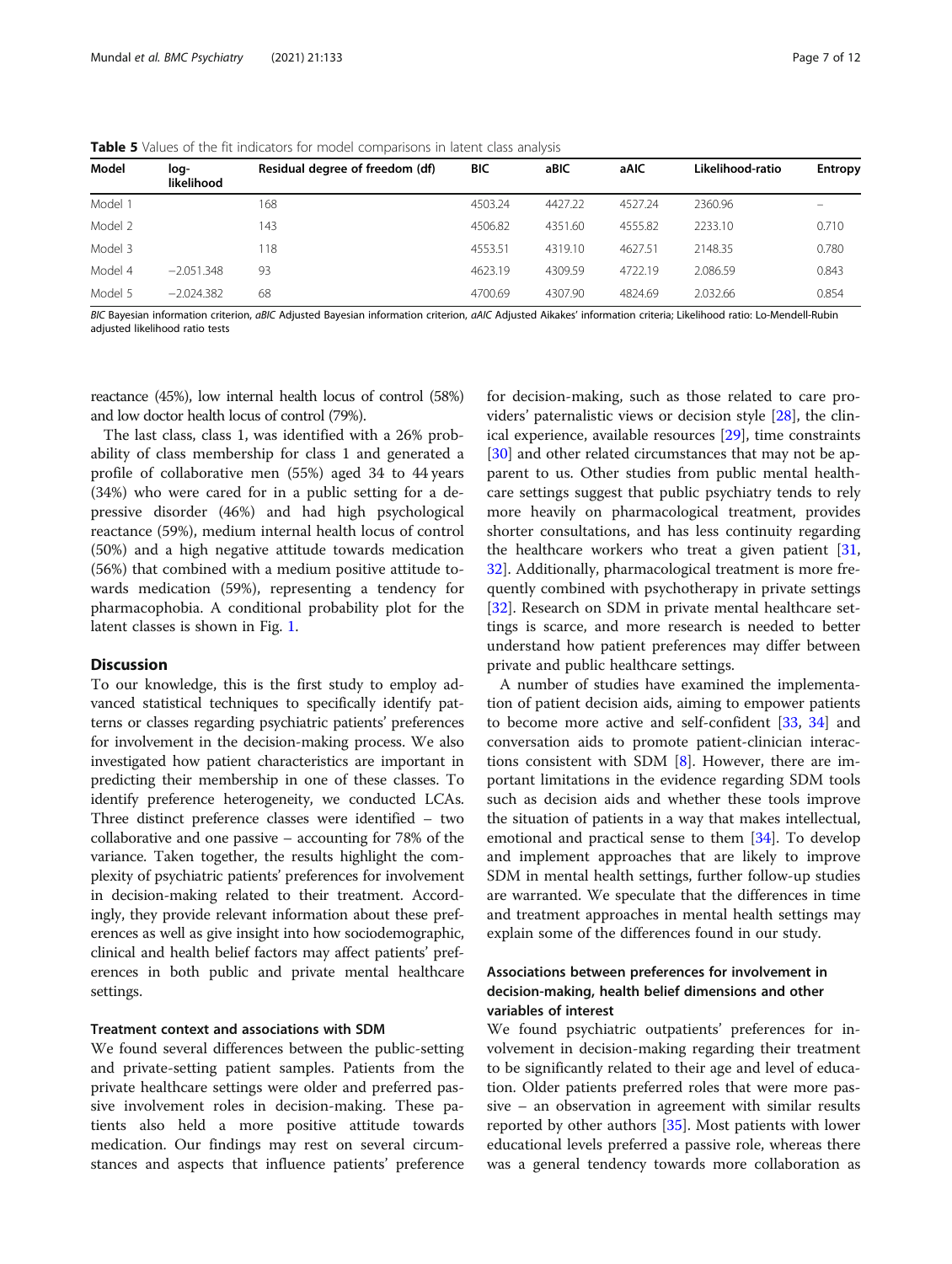| Variable                         | Category             | <b>Type of Classes</b> |                      |                      |  |  |
|----------------------------------|----------------------|------------------------|----------------------|----------------------|--|--|
|                                  |                      | Class 1 $(N = 50)$     | Class 2 ( $N = 57$ ) | Class 3 ( $N = 87$ ) |  |  |
| Conditional Probability          |                      | .26                    | .29                  | .45                  |  |  |
| Health Care System               | Public               | .69                    | .85                  | .48                  |  |  |
|                                  | Private              | .30                    | .14                  | .51                  |  |  |
| Gender                           | Male                 | .55                    | .23                  | .33                  |  |  |
|                                  | Female               | .44                    | .76                  | .67                  |  |  |
| Age                              | 18-33 years          | .32                    | .43                  | .02                  |  |  |
|                                  | 34-44 years          | .34                    | .28                  | .16                  |  |  |
|                                  | 45-54 years          | .27                    | .23                  | .23                  |  |  |
|                                  | $\geq$ 55 years      | .05                    | .04                  | .56                  |  |  |
| Educational level                | Primary              | $\Omega$ .             | .14                  | .41                  |  |  |
|                                  | Secondary            | .66                    | .64                  | .23                  |  |  |
|                                  | University           | .33                    | .21                  | .34                  |  |  |
| Diagnosis                        | Schizophrenia        | .13                    | $\Omega$ .           | .19                  |  |  |
|                                  | Bipolar Disorder     | 0                      | $\circ$              | .11                  |  |  |
|                                  | Depressive Disorder  | .46                    | .34                  | .38                  |  |  |
|                                  | Anxiety Disorder     | .36                    | .55                  | .30                  |  |  |
|                                  | Personality Disorder | .03                    | .09                  | $\circ$              |  |  |
| Internal Health Locus of Control | Low                  | .03                    | .58                  | .32                  |  |  |
|                                  | Medium               | .45                    | .20                  | .37                  |  |  |
|                                  | High                 | .50                    | .21                  | .29                  |  |  |
| Doctor Health Locus of Control   | Low                  | $\Omega$               | .79                  | .22                  |  |  |
|                                  | Medium               | .65                    | .20                  | .29                  |  |  |
|                                  | High                 | .34                    | $\mathsf{O}\xspace$  | .48                  |  |  |
| Psychological Reactance          | Low                  | .10                    | .45                  | .41                  |  |  |
|                                  | Medium               | .30                    | .29                  | .38                  |  |  |
|                                  | High                 | .59                    | .25                  | .19                  |  |  |
| Positive Aspects of Medication   | Low                  | .22                    | .68                  | .15                  |  |  |
|                                  | Medium               | .59                    | .25                  | .25                  |  |  |
|                                  | High                 | .18                    | .06                  | .59                  |  |  |
| Negative Aspects of Medication   | Low                  | .22                    | .47                  | .33                  |  |  |
|                                  | Medium               | .21                    | .29                  | .37                  |  |  |
|                                  | High                 | .56                    | .23                  | .28                  |  |  |
| Preference of Involvement        | Active               | .06                    | .09                  | .06                  |  |  |
|                                  | Collaborative        | .66                    | .61                  | .30                  |  |  |
|                                  | Passive              | .26                    | .28                  | .62                  |  |  |

## <span id="page-7-0"></span>Table 6 Conditional category response probabilities, by variable, for each class

Note: Latent class and conditional probability for proportion of participants in class. Bold numbers are high conditional probabilities that characterize each class. Class 1: Collaborative men attending public services for depression. Class 2: Collaborative young women attending public services for anxiety. Class 3: Passive preference among older women with low education and depression

educational level increased. These results are in line with those of other authors who found that patients with higher levels of education tend to prefer a more active role in, for example, medical decisions, while those with fewer years of education may feel less confident about involvement in decision-making [[35](#page-10-0)–[37](#page-10-0)]. The findings

can also be explained on the basis of potential barriers to SDM in psychiatric care. Hamann et al. [[38](#page-10-0)] similarly found that providers of psychiatric services reported being more likely to use SDM for patients who were more adherent to treatment and had higher educational levels. Another study found that older healthcare providers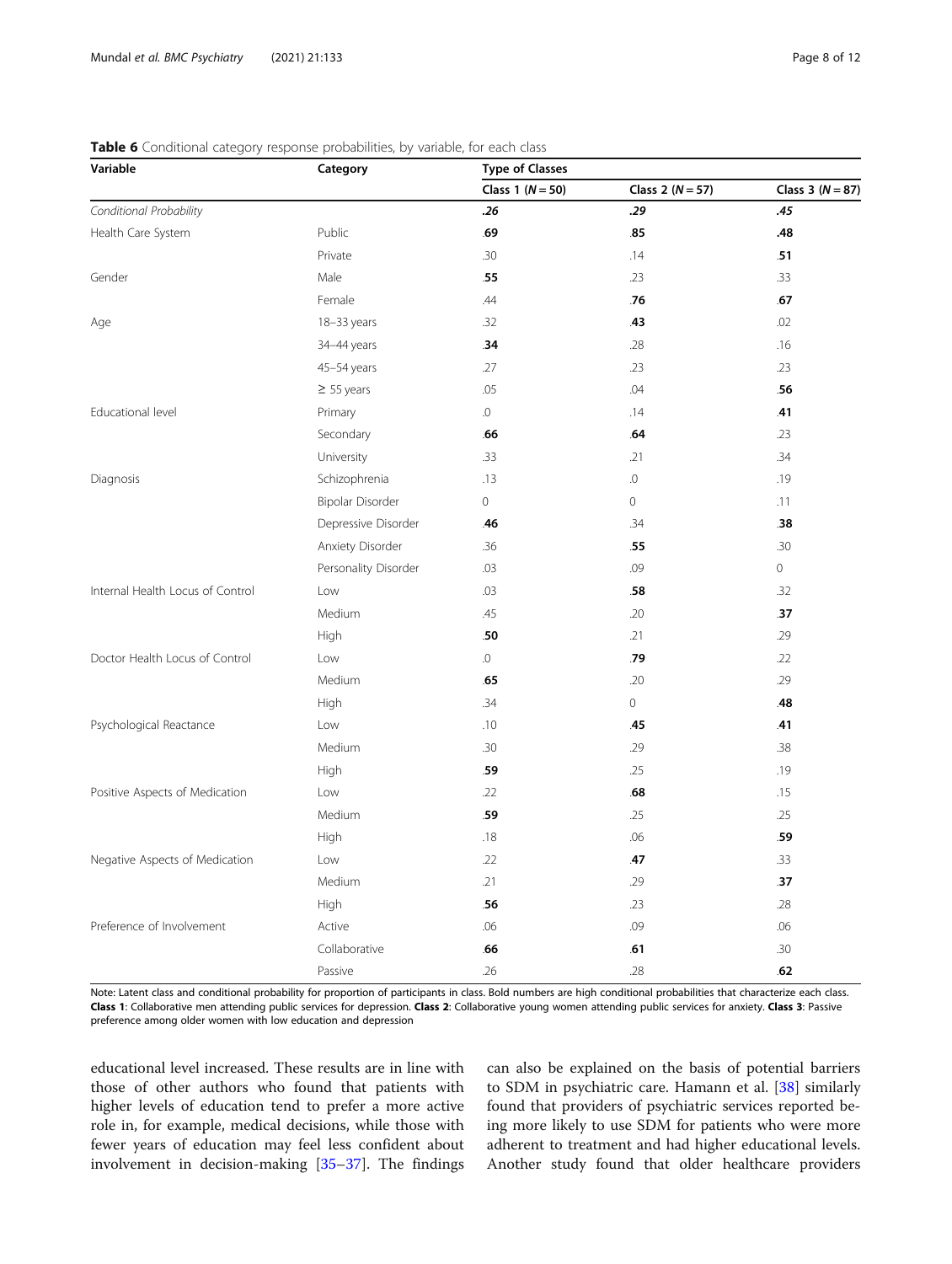<span id="page-8-0"></span>

used less SDM with patients in depression care [\[39](#page-10-0)]. However, we found no significant associations between gender, diagnosis or time in psychiatric treatment and involvement preferences.

Concerning health beliefs, only positive aspects of medications showed significant differences in relation to preferred level of involvement, with patients with a passive preference registering the highest scores in this dimension. SDM may be particularly relevant regarding preferences for sensitive decisions where there are several reasonable treatment options, and medication decisions and psychiatric medication management may fall in to this category as an important area of decision making [[3](#page-10-0), [40](#page-10-0)]. Consistent with the findings of De las Cuevas and Peñate (2016), most patients with emotional disorders express their preference for involvement in decision-making in a collaborative way when discussing available treatment options; however, they prefer that their psychiatrists make final decisions on their behalf [[20\]](#page-10-0). This may be because patients in specialised public psychiatric care generally often experience more complex and chronic conditions, followed by uncertainty regarding treatment outcomes influenced by illness severity, their decision-making capacity, treatment availability and clinicians' preference [\[41](#page-10-0)].

# Results of the latent class analysis

Latent class analysis is increasingly used to study preference heterogeneity in health and to support decisionmaking [[26\]](#page-10-0). This technique allowed us to identify groups of psychiatric patients who shared common characteristics in such a way that patients within a group had a similar scoring pattern on the measured variables, while the difference in scoring patterns between the groups was as distinct as possible [\[25,](#page-10-0) [26](#page-10-0)]. Although the profiles generated by our analysis did not include an active preference profile, since our sample contained few patients that fit this profile, we believe our results underline an additional insight by accounting for preference heterogeneity. In contrast to descriptive approaches, the likelihood of misclassification in LCA can be quantified and estimated using goodness-of-fit tests and average posterior probabilities. We used AIC and BIC to determine the number of latent classes. However, LCA does not necessarily provide a firm answer for how many latent classes exist but rather acknowledges that other criteria exist, and alternative methods may have resulted in a different class structure [\[25,](#page-10-0) [26](#page-10-0)]. Accordingly, further examination of distinct patterns in patients' preferences of involvement in decision-making may be better tailored in a larger-scale study.

# Clinical relevance

Traditionally, diagnosis is the source for decisionmaking in clinical practice, providing key information for clinical decisions that influence outcomes in serious acute illness [[42\]](#page-11-0). Yet the central role of diagnosis is challenged by evidence that patient prognosis is influenced by more than disease diagnosis and diagnosisdriven treatment [[43](#page-11-0), [44](#page-11-0)]. Involvement in decisionmaking and patient preferences presents challenges in clinical practice and poses important implications for the management of healthcare. Like many other health conditions, psychiatric conditions are influenced by biological, psychological and social factors that interact to determine individuals' prognoses and likely treatment responses [[42\]](#page-11-0). Our study indicates differences between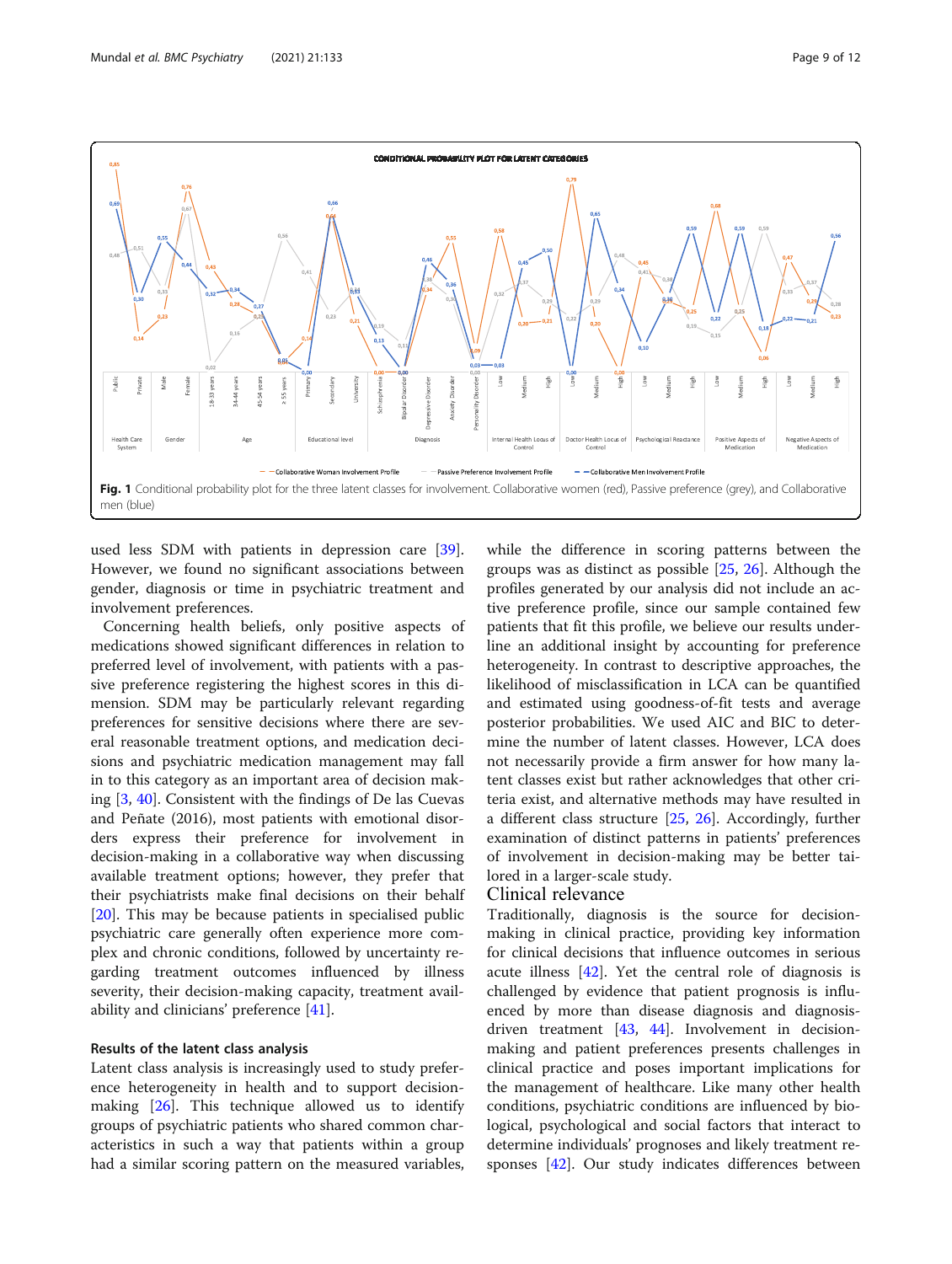public and private psychiatric care, with older age, a higher level of education and a passive role in SDM associated with treatment in private care. Patients in private care also showed a more positive attitude towards medication. Psychiatric disorders often involve complex perceptual experiences at different stages of an illness, which may temporarily imply lack of insight, treatment adherence and decision-making capacity [[14,](#page-10-0) [45](#page-11-0), [46](#page-11-0)]. These patients mostly remain in public psychiatric care [[32,](#page-10-0) [47](#page-11-0)]. We presume that our study addresses an important aspect of involvement in decision-making in that the patients' preference for involvement may also reflect the therapist's attitude to patient involvement. If the patient presents a passive preference for involvement, this may depend on the patient but also the therapist. Our study provides insights into understanding the pattern of the psychiatric preferences for involvement in treatment and is thus a significant advance in research in mental healthcare settings.

A significant preference heterogeneity may exist among patients based on different socioeconomic backgrounds, cultures, experiences, beliefs, personalities, clinical pictures of the disease or case histories [[26,](#page-10-0) [48](#page-11-0)]. Our results highlight the complexity of psychiatric patients' preferences of involvement in decision-making related to their treatment. The results provide relevant information about these preferences as well as about how sociodemographic, clinical and health belief factors may affect patients' preferences in both public and private mental healthcare settings. This information will enable mental health professionals to empower psychiatric patients through interventions tailored to their preferences. Thus, our study meets the need to better understand how psychiatric patients perceive the decision-making process even though they may not wish to make the final decision [[13\]](#page-10-0).

Several limitations of this study must be considered. Firstly, the patient sample may be considered a convenience sample as only patients from public community mental health centres within the public Spanish National Healthcare System and private psychiatric clinics were recruited; this may limit generalisability of this research. Secondly, the patient samples were relatively small, which resulted in few cases that revealed distinct patterns in the LCA. Thirdly, the cross-sectional design required the results to be interpreted cautiously because it increased the difficulty of assessing whether the data reflected a trend or any kind of difference between the sample groups [[49\]](#page-11-0). Finally, because of the anonymous design of this study, we did not collect information on those who chose not to participate. Such information could have provided valuable insight into factors useful to clinicians

and policymakers developing interventions to improve involvement.

# Conclusion

In the present study, we explored the typology and potential predictors of psychiatric outpatients' preferences for involvement in decision-making regarding their prescribed treatment in public and private mental health settings. Psychiatric outpatients preferred collaborative–passive roles in decision-making. The LCA demonstrated sociodemographic, clinical and health beliefs relevant to differences in the patients' preferences for involvement in decision-making. Our study provides insights helpful to understanding the pattern of preferences for involvement in psychiatric treatment decisions and is thus a significant advance in research in mental healthcare settings. Interventions to empower psychiatric patients should be tailored according to patients' preferences.

#### Abbreviations

aAIC: Adjusted Aikakes' information criteria; aBIC: Adjusted Bayesian information criterion; BIC: Bayesian information criterion; CPS: Control Preferences Scale; LCA: Latent Class Analysis; PHBQ: Patients' Health Beliefs Questionnaire on Psychiatric Treatment; SD: Standard deviation; SDM: Shared decision-making; Sig: Significance

#### Acknowledgements

We thank the patients who selflessly participated in the study.

#### Authors' contributions

IM, MLL-C and CDLC wrote the original draft. MLL-C collected the data. All authors, IM, MLL-C, MB and CDLC, contributed to the design of the study. MB performed the statistical analyses with CDLC. Each version of the draft was circulated to all authors for comment and endorsement of the consensus, and all authors contributed to drafting and critically revising the paper. All authors have read and approved the manuscript to be published, and agreed to be accountable for all aspects of the work. Correspondence to Ingunn Mundal: [ingunn.p.mundal@himolde.no](mailto:ingunn.p.mundal@himolde.no)

### Funding

The authors did not received any funding for this research.

#### Availability of data and materials

The datasets used and/or analysed during the current study are available from the last author on reasonable request.

# **Declarations**

#### Ethics approval and consent to participate

The study was carried out in accordance with the code of ethics of the Declaration of Helsinki, and all procedures and consent forms were reviewed and approved by the Ethics Committee of the Canary Islands Health Service. Ethics approval was obtained from the Health Ethics Board at the University of La Laguna. Informed and written consent was obtained prior to data collection from all patients. Personal details have been carefully and confidentially stored. In addition, the questionnaires did not include names or any other identifying information. The confidentiality and anonymity were carefully ensured.

# Consent for publication

Not applicable.

#### Competing interests

The authors declare that they have no competing interests.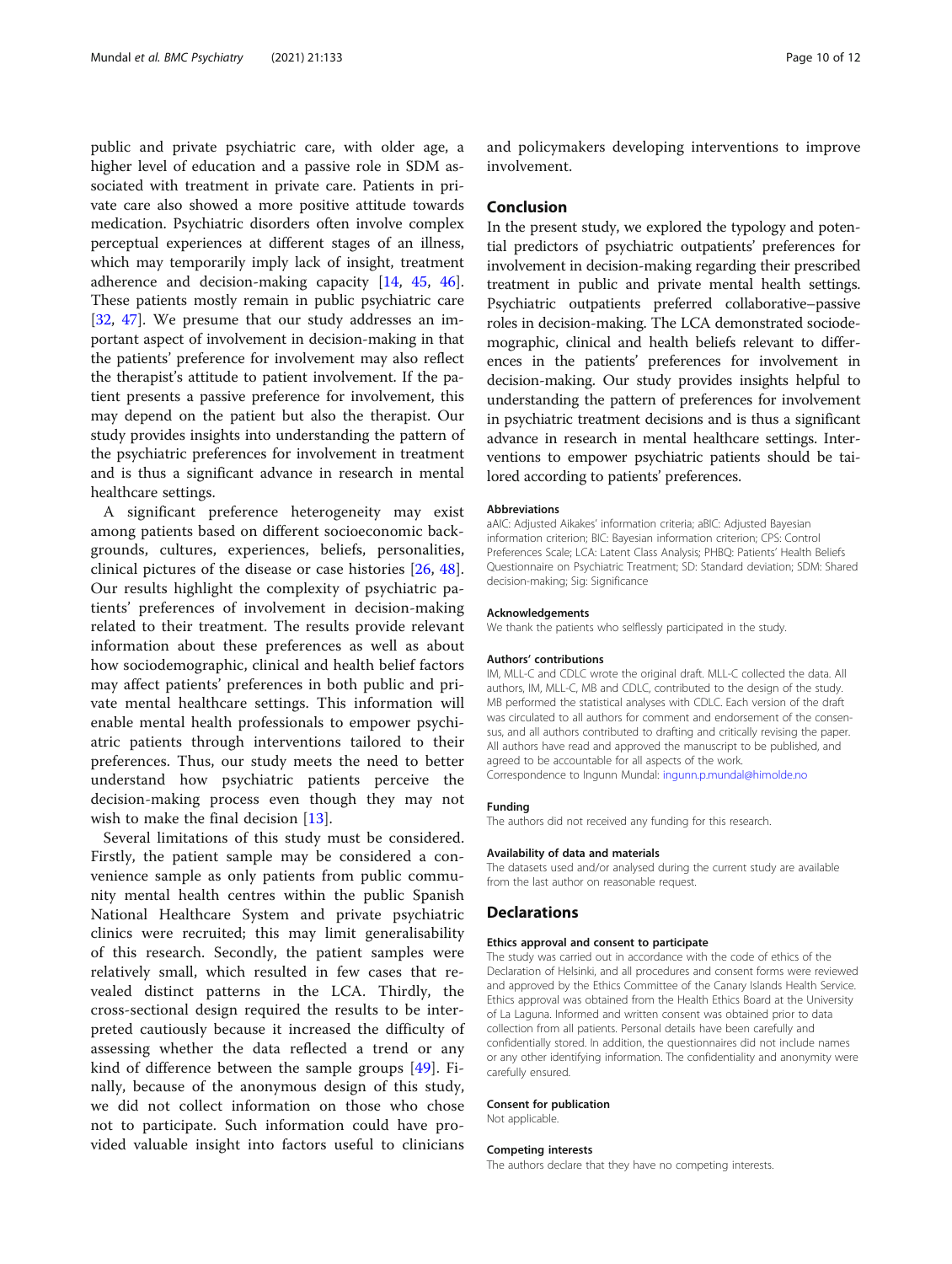# <span id="page-10-0"></span>Author details

<sup>1</sup> Faculty of Health and Social Sciences, Molde University College, Industriveien 18, Høgskolesenteret, 6517 Kristiansund, Norway. <sup>2</sup>Department of Mental Health, Faculty of Medicine and Health sciences, Norwegian University of Science and Technology (NTNU), Trondheim, Norway. <sup>3</sup>Kristiansund Community Mental Health Centre, Division of Psychiatry, Møre and Romsdal Hospital Trust, Kristiansund, Norway. <sup>4</sup> Tiller Community Mental Health Centre, Division of Psychiatry, St. Olav's University Hospital, Trondheim, Norway. <sup>5</sup>Department of Research and Development, Division of Mental Health, St Olav's University Hospital, Trondheim, Norway. <sup>6</sup> Department of Clinical Psychology, Psychobiology and Methodology, Universidad de La Laguna, San Cristóbal de La Laguna, Canary Islands, Spain. <sup>7</sup>Department of Internal Medicine, Dermatology and Psychiatry, Universidad de La Laguna, San Cristóbal de La Laguna, Spain. <sup>8</sup>Instituto Universitario de Neurociencia (IUNE), Universidad de La Laguna, San Cristóbal de La Laguna, Spain.

# Received: 24 May 2020 Accepted: 23 February 2021 Published online: 06 March 2021

#### References

- 1. Elwyn G, Laitner S, Coulter A, Walker E, Watson P, Thomson R. Implementing shared decision making in the NHS. Bmj. 2010;341:c5146.
- James K. The rationale for shared decision making in mental health care: a systematic review of academic discourse. Ment Health Rev J. 2017;22(3): 152–65.
- 3. Stead U, Morant N, Ramon S. Shared decision-making in medication management: development of a training intervention. BJPsych Bull. 2017; 41(4):221–7.
- 4. Zisman-Ilani Y, Roe D, Elwyn G, Kupermintz H, Patya N, Peleg I, Karnieli-Miller O. Shared decision making for psychiatric rehabilitation services before discharge from psychiatric hospitals. Health Commun. 2019;34(6):631–7.
- 5. Elwyn G, Frosch DL, Kobrin S. Implementing shared decision-making: consider all the consequences. Implementation science : IS. 2016;11:114.
- 6. Elwyn G, Durand MA, Song J, Aarts J, Barr PJ, Berger Z, Cochran N, Frosch D, Galasinski D, Gulbrandsen P, et al. A three-talk model for shared decision making: multistage consultation process. Bmj. 2017;359:j4891.
- 7. Fiorillo A, Barlati S, Bellomo A, Corrivetti G, Nicolò G, Sampogna G, Stanga V, Veltro F, Maina G, Vita A. The role of shared decision-making in improving adherence to pharmacological treatments in patients with schizophrenia: a clinical review. Ann General Psychiatry. 2020;19:43.
- 8. Stacey D, Legare F, Lewis K, Barry MJ, Bennett CL, Eden KB, Holmes-Rovner M, Llewellyn-Thomas H, Lyddiatt A, Thomson R, et al. Decision aids for people facing health treatment or screening decisions. The Cochrane database of systematic reviews. 2017;4:Cd001431.
- WHO. World Health Report 2008: Primary Health Care Now More than Ever. p. 2008.
- 10. Bernal-Delgado E, Garcia-Armesto S, Oliva J, Sanchez Martinez FI, Repullo JR, Pena-Longobardo LM, Ridao-Lopez M, Hernandez-Quevedo C. Spain: health system review. Health Syst Transit. 2018;20(2):1–179.
- 11. Donabedian A. The Definition of Quality and Approaches to Its Assessment. Ann Arbor: Health Administration Press; 1980, Volume I: Explorations in Quality Assessment and' Monitoring). p. 176.
- 12. Hamann J, Heres S. Why and how family caregivers should participate in shared decision making in mental health. Psychiatr Serv. 2019;70(5):418–21.
- 13. Slade M. Implementing shared decision making in routine mental health care. World Psychiatry. 2017;16(2):146–53.
- 14. De las Cuevas C, de Leon J. Development and validation of the Patient's health belief questionnaire on psychiatric treatment. Patient Preference Adherence. 2019;13:527–36.
- 15. De las Cuevas C, de Leon J. Reviving research on medication attitudes for improving pharmacotherapy: focusing on adherence. Psychother Psychosom. 2017;86(2):73–9.
- 16. de Leon J, De las Cuevas C. The art of pharmacotherapy: reflections on Pharmacophobia. J Clin Psychopharmacol. 2017;37(2):131–7.
- 17. De las Cuevas C, Penate W, Betancort M, Cabrera C. What do psychiatric patients believe regarding where control over their illness lies? Validation of the multidimensional health locus of control scale in psychiatric outpatient care. J Nerv Ment Dis. 2015;203(2):81–6.
- 18. De las Cuevas C, Peñate W, Betancort M, de Rivera L. Psychological reactance in psychiatric patients: Examining the dimensionality and

correlates of the Hong Psychological Reactance Scale in a large clinical sample. Personal Individ Differ. 2014;70:85–91.

- 19. De las Cuevas C, Penate W. To what extent psychiatric patients feel involved in decision making about their mental health care? Relationships with socio-demographic, clinical, and psychological variables. Acta neuropsychiatrica. 2014;26(6):372–81.
- 20. De las Cuevas C, Penate W. Validity of the control preferences scale in patients with emotional disorders. Patient preference and adherence. 2016;10:2351–6.
- 21. Degner LF, Sloan JA, Venkatesh P. The control preferences scale. Can J Nursing Res. 1997;29(3):21–43.
- 22. Kryworuchko J, Stacey D, Bennett C, Graham ID. Appraisal of primary outcome measures used in trials of patient decision support. Patient Educ Couns. 2008;73(3):497–503.
- 23. Solari A, Giordano A, Kasper J, Drulovic J, van Nunen A, Vahter L, Viala F, Pietrolongo E, Pugliatti M, Antozzi C, et al. Role preferences of people with multiple sclerosis: image-revised, computerized self-administered version of the control preference scale. PLoS One. 2013;8(6):e66127.
- 24. Corp I. IBM SPSS Statistics for Windows, Version 25.0. Armonk, NY: IBM Corp: IBM Corp; 2017.
- 25. Kongsted A, Nielsen AM. Latent class analysis in health research. J Physiother. 2017;63(1):55–8.
- 26. Zhou M, Thayer WM, Bridges JFP. Using latent class analysis to model preference heterogeneity in health: a systematic review. PharmacoEconomics. 2018;36(2):175–87.
- 27. Hole AR. Modelling heterogeneity in patients' preferences for the attributes of a general practitioner appointment. J Health Econ. 2008;27(4):1078–94.
- 28. Hamann J, Mendel R, Bühner M, Kissling W, Cohen R, Knipfer E, Eckstein HH. How should patients behave to facilitate shared decision making--the doctors' view. Health Expectations. 2012;15(4):360–6.
- 29. Bhugra D, Easter A, Mallaris Y, Gupta S. Clinical decision making in psychiatry by psychiatrists. Acta Psychiatr Scand. 2011;124(5):403–11.
- 30. Torrey WC, Drake RE. Practicing shared decision making in the outpatient psychiatric care of adults with severe mental illnesses: redesigning care for the future. Community Ment Health J. 2010;46(5):433–40.
- 31. Andrews G. Private and public psychiatry: a comparison of two health care systems. Am J Psychiatry. 1989;146(7):881–6.
- 32. Younes N, Hardy-Bayle MC, Falissard B, Kovess V, Chaillet MP, Gasquet I. Differing mental health practice among general practitioners, private psychiatrists and public psychiatrists. BMC Public Health. 2005;5:104.
- Hamann J, Heres S. Adapting shared decision making for individuals with severe mental illness. Psychiatr Serv. 2014;65(12):1483–6.
- 34. Montori VM, Kunneman M, Brito JP. Shared decision making and improving health care: the answer is not in. Jama. 2017;318(7):617–8.
- 35. Moran-Sanchez I, Gomez-Valles P, Bernal-Lopez MA, Perez-Carceles MD. Shared decision-making in outpatients with mental disorders: patients preferences and associated factors. J Eval Clin Pract. 2019; 25(6):1200–9.
- 36. Brom L, Hopmans W, Pasman HR, Timmermans DR, Widdershoven GA, Onwuteaka-Philipsen BD. Congruence between patients' preferred and perceived participation in medical decision-making: a review of the literature. BMC Med Inform Decis Mak. 2014;14:25.
- 37. Andreassen HK, Bujnowska-Fedak MM, Chronaki CE, Dumitru RC, Pudule I, Santana S, Voss H, Wynn R. European citizens' use of E-health services: a study of seven countries. BMC Public Health. 2007;7:53.
- 38. Hamann J, Mendel R, Cohen R, Heres S, Ziegler M, Bühner M, Kissling W. Psychiatrists' use of shared decision making in the treatment of schizophrenia: patient characteristics and decision topics. Psychiatr Serv. 2009;60(8):1107–12.
- 39. Young HN, Bell RA, Epstein RM, Feldman MD, Kravitz RL. Physicians' shared decision-making behaviors in depression care. Arch Intern Med. 2008; 168(13):1404–8.
- 40. Zisman-Ilani Y, Shern D, Deegan P, Kreyenbuhl J, Dixon L, Drake R, Torrey W, Mishra M, Gorbenko K, Elwyn G. Continue, adjust, or stop antipsychotic medication: developing and user testing an encounter decision aid for people with first-episode and long-term psychosis. BMC Psychiatry. 2018; 18(1):142.
- 41. Rodenburg-Vandenbussche S, Carlier I, van Vliet I, van Hemert A, Stiggelbout A, Zitman F. Patients' and clinicians' perspectives on shared decision-making regarding treatment decisions for depression, anxiety disorders, and obsessive-compulsive disorder in specialized psychiatric care. J Eval Clin Pract. 2020;26(2):645–58.